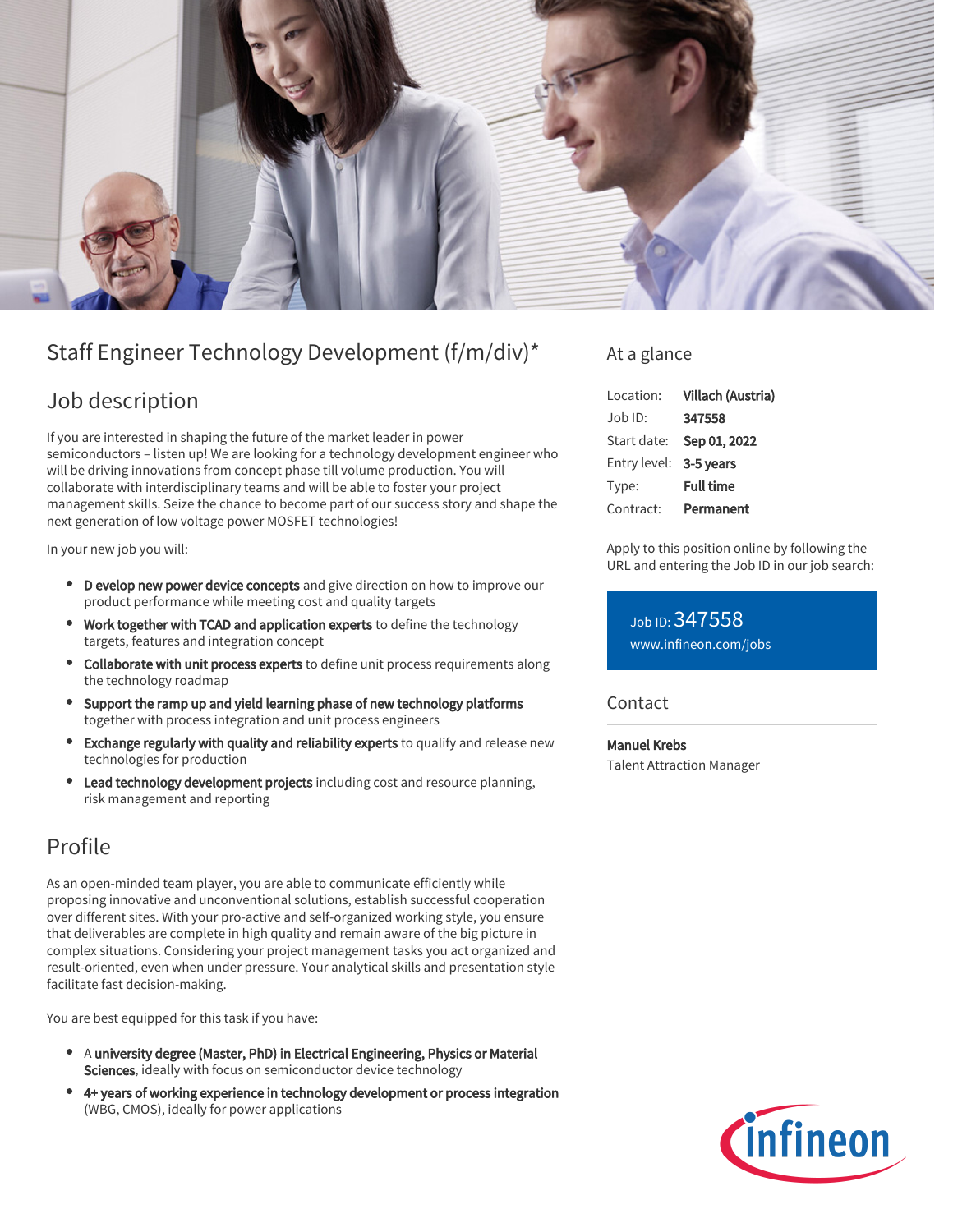- Excellent knowledge and experience of semiconductor manufacturin g, especially front end-of-line process modules, device physics, failure analysis and reliability
- **Proficiency with statistical analysis** and design of experiments
- Project management experience/certification is desired
- Further e xpertise supporting innovation or methodology highly appreciated
- **Fluent English skills**, German skills as additional plus

We offer competitive salaries and additional benefits based on your performance, experience and qualification. The employment is in accordance with the collective salary and wage agreement for employees of the electrical and electronics industry, employment group G (https://www.feei.at/wp-content/uploads/2022/05/minimumsalaries-white-collar-workers-2022.pdf). The monthly salary is paid 14 times p.a. We offer a higher compensation depending on your expertise and skills.

## Benefits

• Villach: Coaching, mentoring networking possibilities; Wide range of training offers & planning of career development; International assignments; Different career paths: Project Management, Technical Ladder, Management & Individual Contributor; Flexible working conditions; Home office options; Part-time work possible (also during parental leave); Sabbatical; Child care in Villach & Klagenfurt; On-site social counselling and works doctor; Health promotion programs; On-site canteen; Private insurance offers; Wage payment in case of sick leave; Corporate pension benefits; Flexible transition into retirement; Performance bonus; Accessibility, access for wheelchairs

### Why Us

#### Part of your life. Part of tomorrow.

We make life easier, safer and greener – with technology that achieves more, consumes less and is accessible to everyone. Microelectronics from Infineon is the key to a better future. Efficient use of energy, environmentally-friendly mobility and security in a connected world – we solve some of the most critical challenges that our society faces while taking a conscientious approach to the use of natural resources.

#### – Power & Sensor Systems (PSS) drives leading-edge power management, sensing and data transfer capabilities –

Infineon PSS semiconductors play a vital role in enabling intelligent power management, smart sensitivity as well as fast and reliable data processing in an increasingly digitalized world. Our leading-edge power devices make chargers, adapters, power tools and lighting systems smarter, smaller, lighter and more energyefficient. Our trusted sensors increase the context sensitivity of "things" and systems such as HMI, and our RF chips power fast and reliable data communication. [Click here](https://www.infineon.com/cms/en/careers/working-at-infineon/PSSDreamJob/) for more information about working at PSS with interesting employee and management insights and an overview with more #PSSDreamJobs.

At Infineon in Villach you shape the technologies of tomorrow and work in an international environment with more than 3900 colleagues from over 70 nations. Your personal contribution will be valued and appreciated as the cornerstones of our success. And all that in beautiful surroundings which guarantee a high quality of life.

The City of Villach is located in the center of Carinthia, Austria's southernmost province, in close proximity to the Italian and Slovenian border. Due to its particular geographic location and the outstanding natural beauty of the region, Villach and the whole province of Carinthia have for generations been popular holiday destinations for people from all over the world. Living in Austria also has many social, health-care-related and economic perks. The country's social and health care system is among the best in the world and for decades numerous international surveys have singled out Austria as a particularly safe and wealthy country with a high quality of life. Villach benefits from its